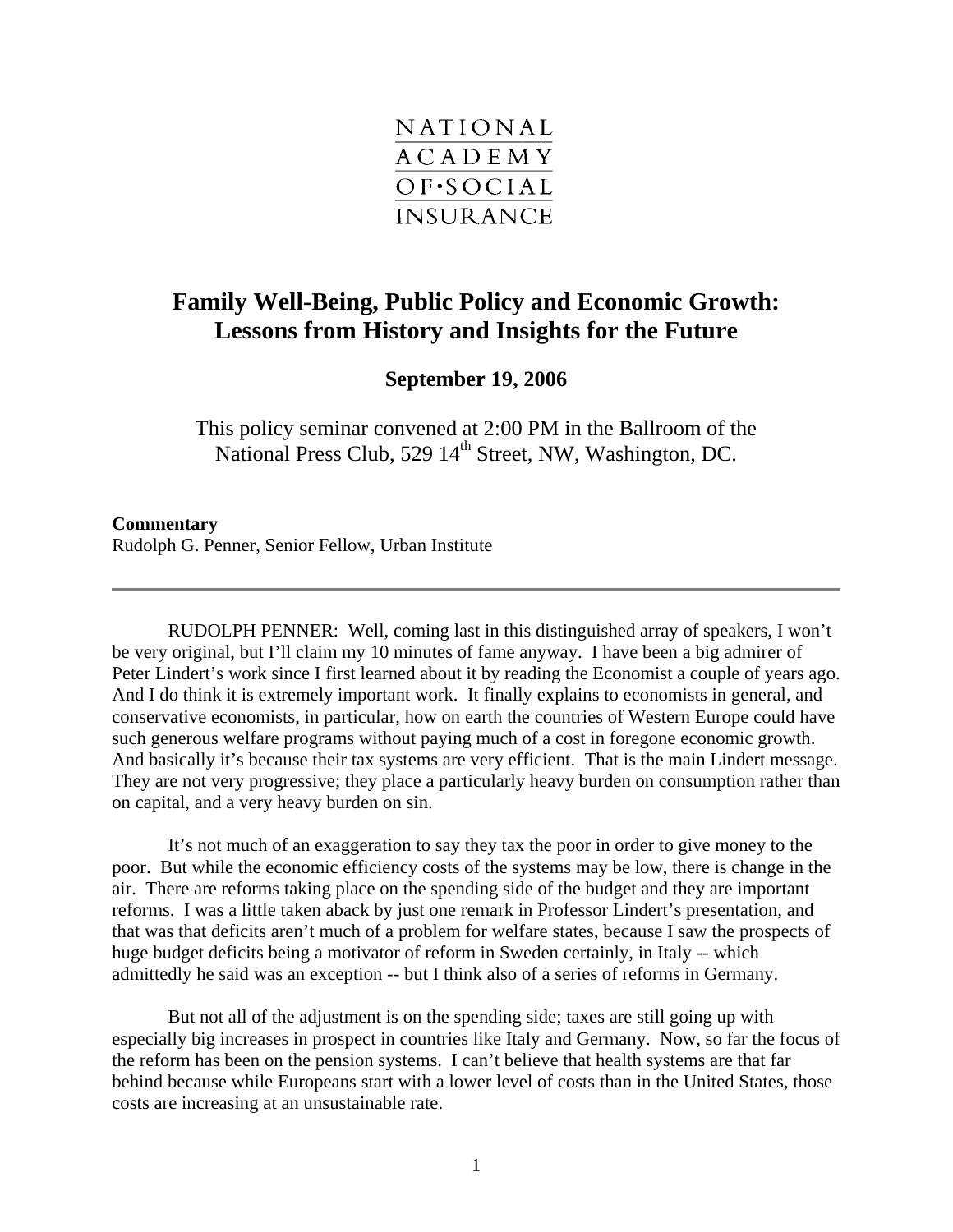The odd man out in all of this is my own home country of Canada that has moved to partially fund their Social Security system with major payroll tax increases while only very modestly curbing benefit growth. But one of the many important points that Lindert makes is that the reforms on the pension side are not really reducing real per-capita benefits much, if anything, below pre-reform levels. Instead, the reforms are simply reducing the rate of growth of benefits below the projected growth rate of wages. That is to say, they are reducing replacement rates at every age of retirement.

I think it's really important to understand that we can do exactly the same thing in this country. Current payroll tax rates are sufficient, or almost sufficient, to maintain average real Social Security benefits for the next 30 years or so, if we reform the system soon. That is to say we are not really talking about the cutting the standard of living of the elderly. What we are debating is how much to increase real benefits as the standard of living of the working population improves.

I fear, though, that the language of the debate may unnecessarily scare people because when you talk about benefit cuts, I'm sure many people interpret that as being cuts in the absolute standard of living.

Now, maybe more controversially, I think that the same kind of argument can be made about healthcare. I don't really think there is any problem maintaining the quality of healthcare for the elderly at today's levels. The economic problem that we face steps from our totally openended budget that promises to fund almost any new medical procedure that comes along, no matter how expensive it may be, and with only slight regard to its benefit-cost ratio. And there is the further threat to costs if currently available procedures are demanded more widely.

So again, what I think what we are debating here is how much to improve the average quality of healthcare as technology progresses. Ultimately, despite the inefficiencies of the system that were just discussed, some kind of rationing will have to occur, and one would hope that if it is bureaucratic rationing that it will have some basis in benefit-cost analysis.

But I think that the socialized systems of the world show how hard that is to pull off politically because scientific findings are often rejected, and administratively, as the skilled and well connected are so much better than others at circumventing any rationing system that happens to be in place.

Now, part of Professor Lindert's paper, which he did not discuss today, but which I found very interesting, involved the development of tax-transfer systems in developing countries. And I think the dominant factor there is the difficulty of collecting any taxes at all, which implies great difficulty in getting high levels of participation in any social insurance program. Indeed, even a country as advanced as Italy has a major problem collecting taxes.

I once discussed this problem with an Undersecretary of Finance in Italy. I asked her about the difficulty of collecting payroll taxes in the south of the country, and she it really wasn't a problem because their offices were so inefficient, they didn't pay earned benefits either.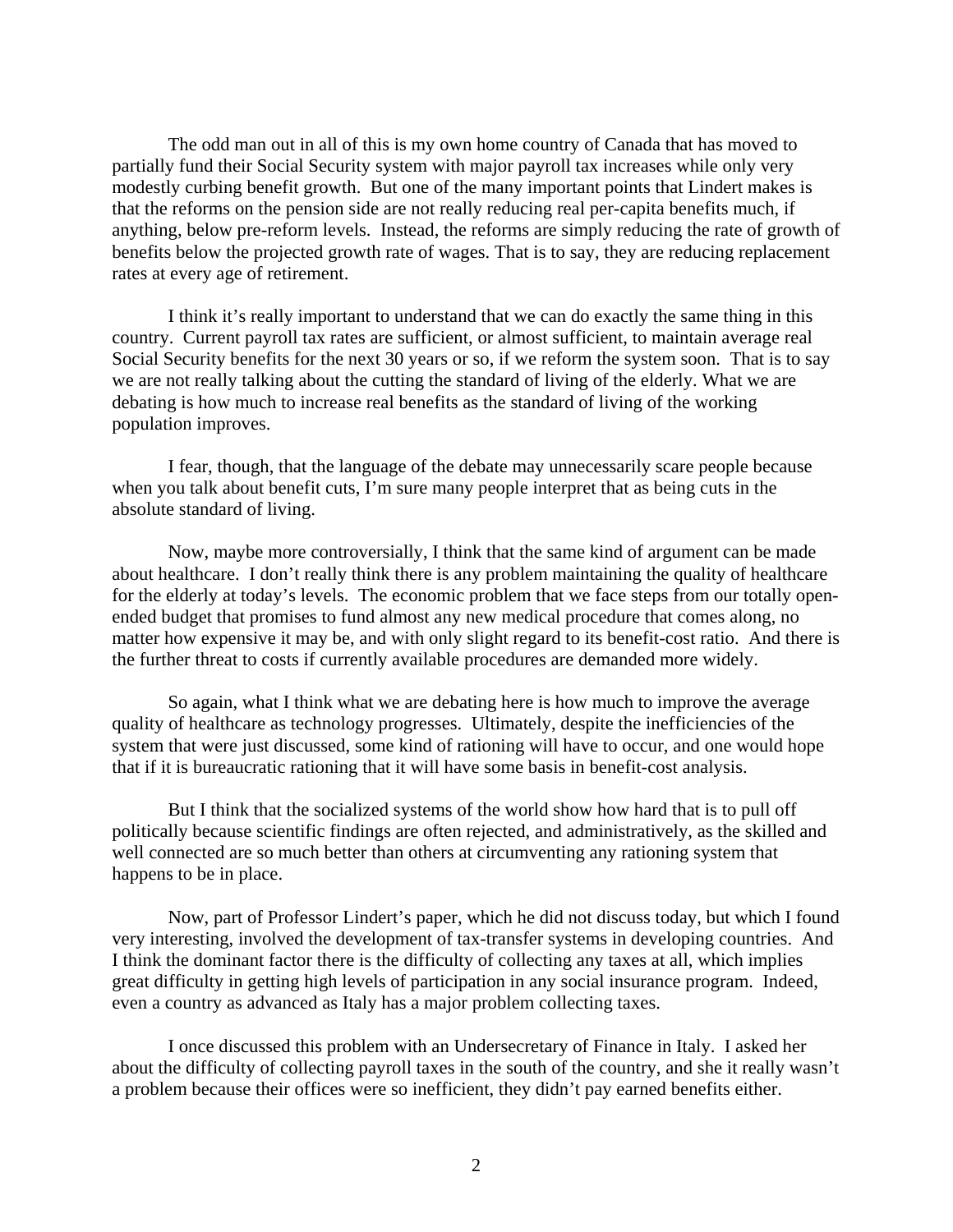(Laughter.) Now, I suspect if the truth were known, this problem, though slight in the United States, is not so slight as to be unimportant.

Very obviously, our illegal immigrants don't participate very extensively in our social insurance system. But other segments of the economy also have some problems. For example, our inability to collect taxes from small business is legend in this country. Indeed, the Bureau of Economic Analysis generally increases the income reported on tax returns of non-foreign proprietors by 50 percent when they compute the income side of our national accounts. So what that implies is that the small-business people are probably not accumulating the Social Security credits that they would if they honestly reported their income.

Well, going back to the basic point, I suppose that the most interesting question raised by the Lindert paper is whether the United States will follow the European path as aging and health costs continually push up Social Security, Medicare and Medicaid outlays as a percent of GDP. That is to say, are we going to invent new consumption taxes and sin taxes that impact the poor heavily? It would be a mechanism for getting the elderly to pay a share of their own benefits.

Now, one important thing, though, about non-progressive systems is that you just can't sit back and let bracket creeper or its equivalent raise tax burdens and revenues for you, while legislators do nothing. And I think that helps to explain why so many European countries are now being pressured to reform the spending side of their system. On the other hand, you would think that would be an option in a country like the United States with a relatively progressive system, especially with the alternative minimum tax bringing in a flood of revenues if you do nothing at all.

And yet, we have never availed ourselves of that option for an extended time period. I think that one of the most remarkable features of our long-run fiscal history is the stability of our overall tax burden. Maybe you can see an upward trend, but not much of one.

The burdens today are little different than the burdens at the end of World War II. In fact, there is some kind of magic law; every time the overall tax burden creeps over 19 percent, we have a big tax cut. We did that at the end of World War II; we did that at the end of the Korean and Vietnam Wars, it happened with the Reagan tax cuts, and most recently with the Bush tax cuts when the burden had been above 19 percent of the GDP for the longest period in history. And in 2006, the overall burden is likely to be almost precisely equal to the average burden over the last 30 years. To me that is just an amazing miscellaneous fact.

So I think it very unlikely that we are going to solve much our fiscal problem with donothingness, that is, letting tax burdens increase of their own accord. Now, it is interesting how much one hears about the possibility of value-added taxation in the United States these days both from liberals and from old-fashioned fiscal conservatives. Henry Aaron, Michael Graetz, and Charlie Walker have all discussed variants on the theme, and that is quite a diverse group ideologically. Does that mean we will go that route and emulate Western European countries?

Unfortunately, I differ from Mr. Grinberg in this regard. I'm afraid we're not going to be so deliberative as to even consider the option seriously. I think that in almost every case of